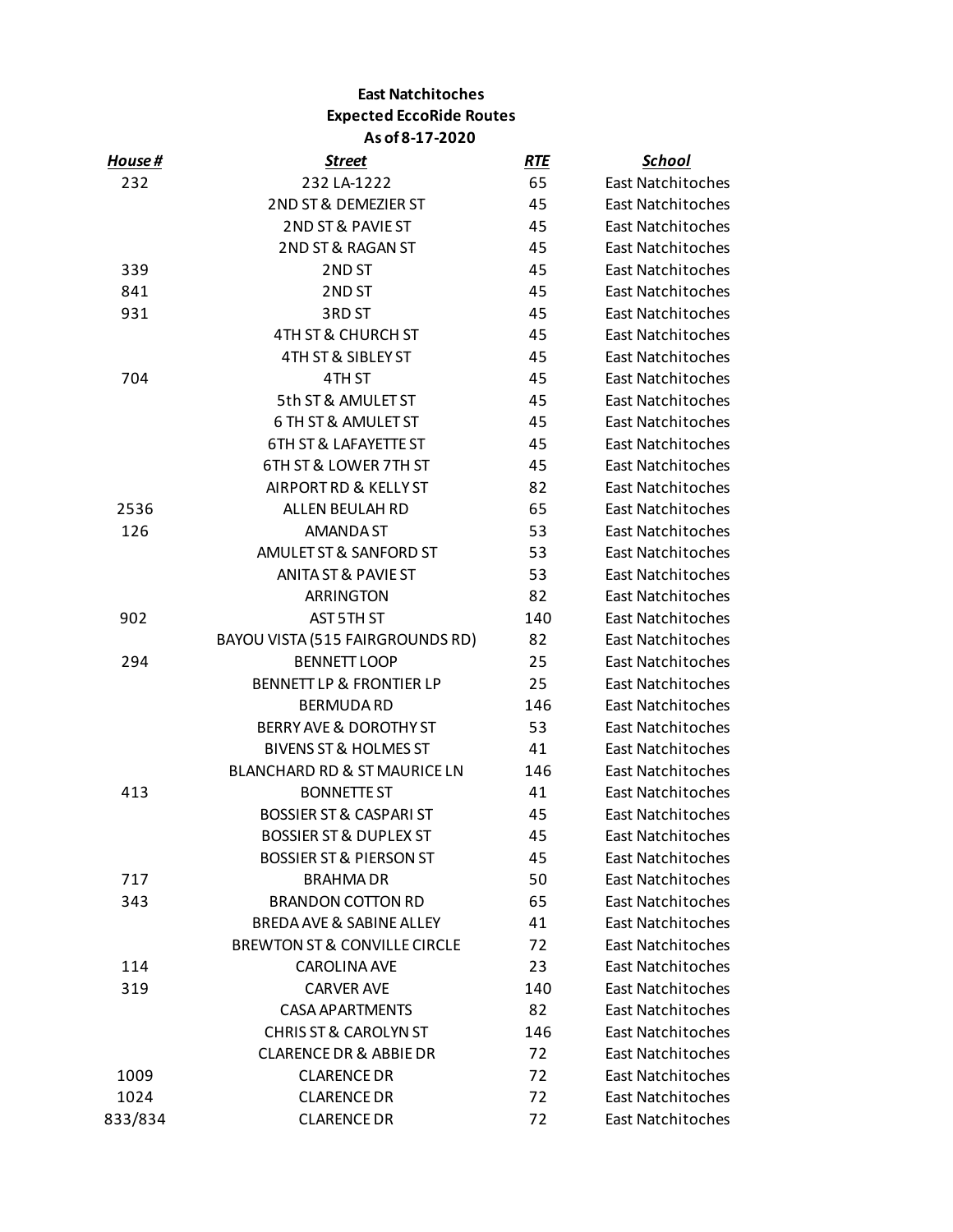|         | <b>DEAN ST &amp; ANITA ST</b>                | 53  | East Natchitoches        |
|---------|----------------------------------------------|-----|--------------------------|
|         | <b>DEAN ST &amp; BRAHMA DR</b>               | 53  | East Natchitoches        |
|         | DEAN ST & DIXIE ST                           | 53  | East Natchitoches        |
|         | DIXIE ST & BERRY AVE                         | 53  | East Natchitoches        |
|         | <b>DIXIE ST &amp; GRACE AVE</b>              | 53  | <b>East Natchitoches</b> |
|         | DIXIE ST & PAVIE ST                          | 53  | East Natchitoches        |
|         | <b>DIXIE ST &amp; PHILLIPS ST</b>            | 41  | East Natchitoches        |
|         | DIXIE ST & ST JOHN ST                        | 41  | East Natchitoches        |
|         | <b>DIXIE ST &amp; STELLA ST</b>              | 41  | East Natchitoches        |
|         | <b>DOROTHY ST &amp; GRACE AVE</b>            | 53  | <b>East Natchitoches</b> |
|         | <b>DOROTHY ST &amp; GRAYSON ST</b>           | 53  | East Natchitoches        |
|         | DOROTHY ST & JEANSONNE ST                    | 53  | East Natchitoches        |
| 305     | E7TH ST                                      | 140 | East Natchitoches        |
| 307     | E7TH ST                                      | 121 | East Natchitoches        |
| 511     | <b>EAST 5TH ST</b>                           | 140 | East Natchitoches        |
| 231     | EAST 6TH ST                                  | 140 | East Natchitoches        |
|         | <b>ELLEN ST &amp; CAITLIN ST</b>             | 146 | <b>East Natchitoches</b> |
| 127     | <b>ELLEN ST</b>                              | 146 | East Natchitoches        |
|         | FAIRGROUNDS RD & MARIA LANE                  | 82  | East Natchitoches        |
| 440     | <b>RGROUNDS RD (BAYOU GIN MOBILE HOME PA</b> | 82  | East Natchitoches        |
| 220     | GROUNDS RD (UNIVERSITY TERRACE APARTME       | 82  | East Natchitoches        |
| 303     | <b>FAIRGROUNDS RD</b>                        | 82  | East Natchitoches        |
| 516     | <b>FAIRGROUNDS RD</b>                        | 82  | East Natchitoches        |
| 137     | <b>FERN ST</b>                               | 53  | East Natchitoches        |
| 2630    | <b>FISH HATCHERY RD</b>                      | 72  | East Natchitoches        |
| 130     | <b>FOX RUN DR</b>                            | 25  | East Natchitoches        |
| 124     | <b>GABRIELLE LP</b>                          | 146 | East Natchitoches        |
| 131     | <b>GABRIELLE LP</b>                          | 146 | East Natchitoches        |
|         | <b>GIBSON ST &amp; LAKE ST</b>               | 53  | East Natchitoches        |
| 1509    | <b>GOLD ST</b>                               | 41  | East Natchitoches        |
|         | <b>GRAYSON ST &amp; DIXIE ST</b>             | 53  | East Natchitoches        |
| 1320    | <b>GRAYSON ST</b>                            | 50  | East Natchitoches        |
|         | <b>GREENVILLE ST &amp; SPRING ST</b>         | 41  | East Natchitoches        |
|         | <b>GREYSTONE DR</b>                          | 82  | East Natchitoches        |
| 410     | <b>HANCOCK AVE</b>                           | 121 | East Natchitoches        |
| 502     | <b>HANCOCK AVE</b>                           | 121 | East Natchitoches        |
| 511/513 | <b>HANCOCK AVE</b>                           | 121 | East Natchitoches        |
|         | <b>HARRY DR &amp; SYLVAN DR</b>              | 72  | <b>East Natchitoches</b> |
| 100     | <b>HAZEL ST</b>                              | 82  | East Natchitoches        |
| 312     | <b>HEDGES ST</b>                             | 53  | East Natchitoches        |
| 202     | <b>HENRY AVE</b>                             | 140 | East Natchitoches        |
| 115     | <b>HICKS RD</b>                              | 25  | East Natchitoches        |
|         | <b>HIDDEN HILLS</b>                          | 45  | East Natchitoches        |
| 1411    | <b>HILL AVE</b>                              | 50  | East Natchitoches        |
|         | <b>HOLMES ST &amp; GOLD ST</b>               | 41  | East Natchitoches        |
|         | <b>HOWELL ST &amp; AMULET ST</b>             | 53  | East Natchitoches        |
| 436     | <b>HOWELL ST</b>                             | 53  | East Natchitoches        |
|         | <b>HWY 1 BYPASS MOTEL</b>                    | 82  |                          |
|         |                                              |     | East Natchitoches        |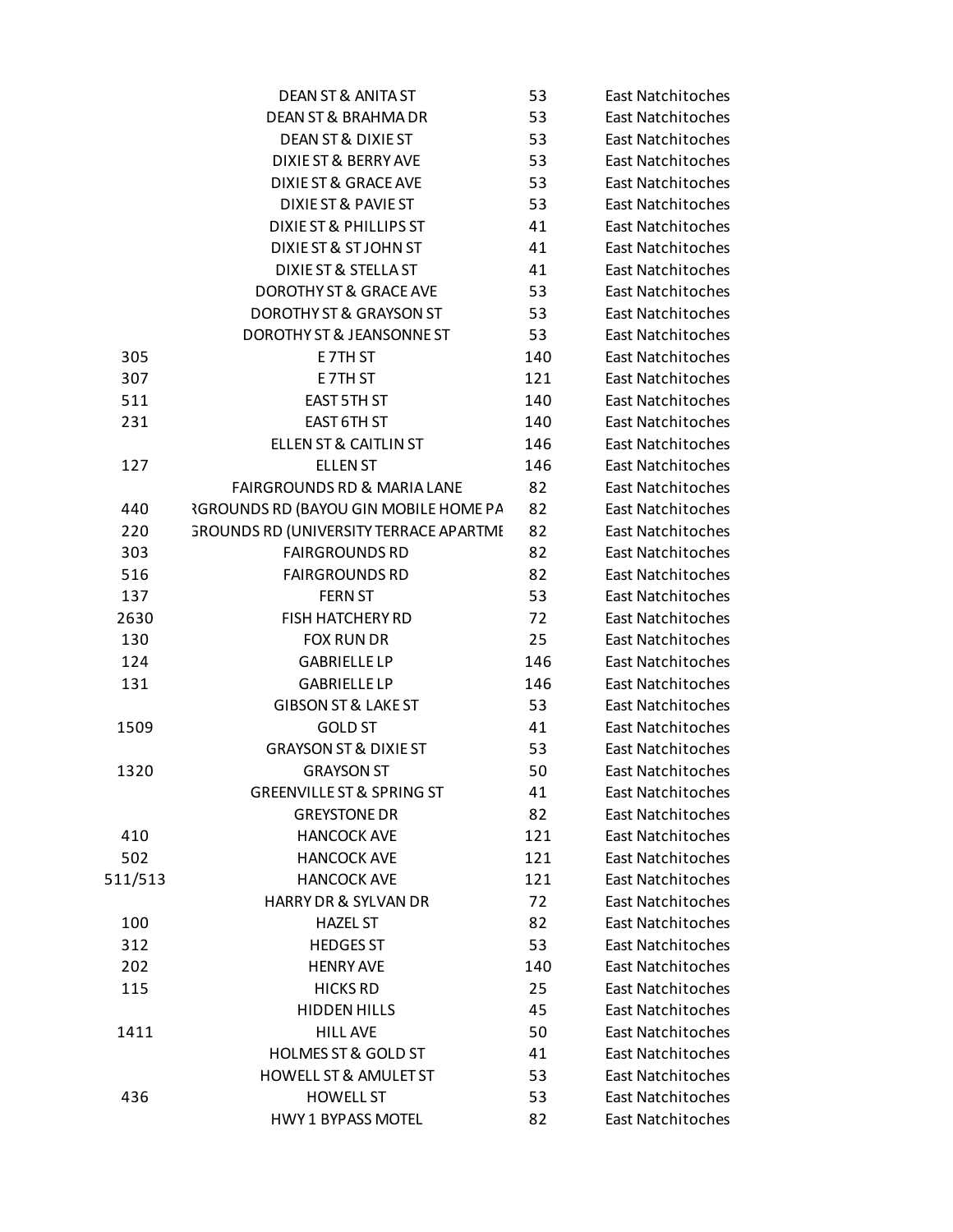| 1129    | <b>HYMES RD</b>                   | 23                              | East Natchitoches        |  |
|---------|-----------------------------------|---------------------------------|--------------------------|--|
| 191/222 | <b>INDEPENDENCE ST</b>            | 146<br><b>East Natchitoches</b> |                          |  |
| 270     | <b>INDEPENDENCE ST</b>            | 146<br><b>East Natchitoches</b> |                          |  |
| 617     | <b>JACKSON DR</b>                 | 72<br>East Natchitoches         |                          |  |
| 648     | <b>JACKSON DR</b>                 | 72<br><b>East Natchitoches</b>  |                          |  |
| 662     | <b>JACKSON DR</b>                 | 72                              | <b>East Natchitoches</b> |  |
| 407     | <b>JOHN BANKS RD</b>              | 65                              | <b>East Natchitoches</b> |  |
| 1652    | <b>JOHNSON CHUTE RD</b>           | 21<br><b>East Natchitoches</b>  |                          |  |
| 1733    | <b>JOHNSON CHUTE RD</b>           | 21                              | <b>East Natchitoches</b> |  |
|         | <b>JULIEN CIRCLE</b>              | 82                              | <b>East Natchitoches</b> |  |
| 809     | <b>JULYST</b>                     | 50                              | <b>East Natchitoches</b> |  |
|         | KINGSTON DR & KELLY ST            | 82                              | <b>East Natchitoches</b> |  |
|         | KOONCE ST & GRAYSON ST            | 53                              | <b>East Natchitoches</b> |  |
| 1414    | LA 1, POWHATTAN                   | 23                              | <b>East Natchitoches</b> |  |
| 534/568 | LA 504                            | 25                              | <b>East Natchitoches</b> |  |
| 5650    | LA-1(MAYBERRY TRAILER PARK)       | 23                              | <b>East Natchitoches</b> |  |
| 183     | LA-3191 (OAK GROVE APARTMENTS)    | 25                              | <b>East Natchitoches</b> |  |
|         | LA-3278 & EVANGELINE DR           | 25                              | <b>East Natchitoches</b> |  |
| 4323    | LA-485                            | 65                              | <b>East Natchitoches</b> |  |
| 477     | LA-504                            | 25                              | <b>East Natchitoches</b> |  |
| 5843    | $LA-6$                            | 65                              | <b>East Natchitoches</b> |  |
|         | LAFEYETTE ST & 5TH ST             | 45                              | <b>East Natchitoches</b> |  |
| 229     | <b>LAIRD FLETCHER RD</b>          | 146                             | <b>East Natchitoches</b> |  |
| 247     | <b>LAIRD FLETCHER RD</b>          | 146                             | <b>East Natchitoches</b> |  |
| 277     | <b>LAIRD FLETCHER RD</b>          | 146                             | <b>East Natchitoches</b> |  |
|         | LAKE ST & HOWELL ST               | 53                              | <b>East Natchitoches</b> |  |
|         | LAKE ST & POWELL ST               | 53                              | <b>East Natchitoches</b> |  |
| 1309    | <b>LAKE ST</b>                    | 53                              | <b>East Natchitoches</b> |  |
| 1401    | <b>LAKE ST</b>                    | 53                              | <b>East Natchitoches</b> |  |
| 100     | <b>LAKEVIEW DR</b>                | 72                              | <b>East Natchitoches</b> |  |
| 200     | <b>LAKEVIEW DR</b>                | 72                              | <b>East Natchitoches</b> |  |
| 300     | <b>LAKEVIEW DR</b>                | 72                              | <b>East Natchitoches</b> |  |
| 500     | <b>LAKEVIEW DR</b>                | 72                              | <b>East Natchitoches</b> |  |
| 400     | <b>LAKEVIEW STOP</b>              | 72                              | <b>East Natchitoches</b> |  |
|         | LEVY ST & NORTH ST                | 53                              | East Natchitoches        |  |
| 107     | <b>MAGNOLIA AVE</b>               | 121                             | <b>East Natchitoches</b> |  |
|         | <b>MCDODSON WAY &amp; REBA ST</b> | 82                              | <b>East Natchitoches</b> |  |
|         | MEADOWS DR & WELCH ST             | 53                              | <b>East Natchitoches</b> |  |
| 202     | <b>MELLE ST</b>                   |                                 | East Natchitoches        |  |
|         |                                   | 146                             |                          |  |
|         | MELROSE AVE & JESTON ST           | 121                             | East Natchitoches        |  |
|         | MLK JR DR & BERRY AVE             | 53                              | <b>East Natchitoches</b> |  |
|         | MLK JR DR & LAFAYETTE ST          | 53                              | East Natchitoches        |  |
|         | MLK JR DR & TRUDEAU ST            | 53                              | East Natchitoches        |  |
|         | MYRTLE DR & N 5TH ST #1           | 41                              | <b>East Natchitoches</b> |  |
|         | MYRTLE DR & N 5TH ST #2           | 41                              | East Natchitoches        |  |
|         | N 5TH ST & ESTHER ST              | 41                              | East Natchitoches        |  |
|         | N MELROSE APARTMENTS              | 140                             | <b>East Natchitoches</b> |  |
| 214     | N MELROSE AVE                     | 121                             | East Natchitoches        |  |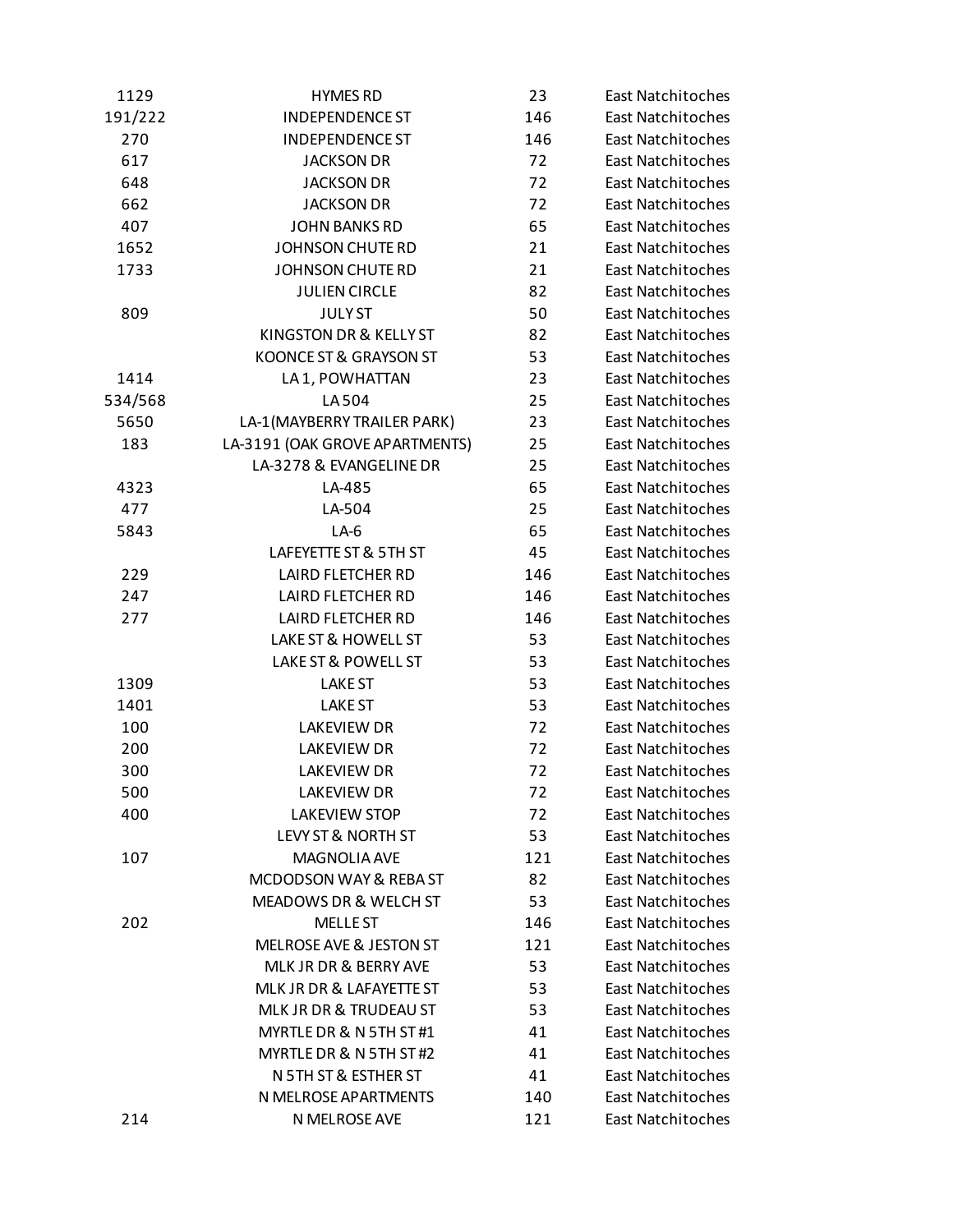| 500     | NORTH ST (JW THOMAS APARTMENTS)  | 53  | East Natchitoches        |
|---------|----------------------------------|-----|--------------------------|
| 214     | <b>NORTH ST</b>                  | 53  | <b>East Natchitoches</b> |
|         | <b>NORTHERN ST &amp; GOLD ST</b> | 41  | East Natchitoches        |
|         | NORTHERN ST & STELLA ST          | 41  | East Natchitoches        |
| 292/298 | OLD LA6 WEST                     | 65  | <b>East Natchitoches</b> |
|         | OLD ROBELINE RD & AMANDA ST      | 53  | <b>East Natchitoches</b> |
|         | OLD ROBELINE RD & POWELL ST      | 53  | <b>East Natchitoches</b> |
| 124     | PAUL JORDAN RD                   | 21  | <b>East Natchitoches</b> |
| 150     | PAUL JORDAN RD                   | 21  | <b>East Natchitoches</b> |
| 192     | PAUL JORDAN RD                   | 21  | <b>East Natchitoches</b> |
| 216     | <b>PAULALN</b>                   | 121 | <b>East Natchitoches</b> |
|         | PAULINE ST & WELCH ST            | 41  | <b>East Natchitoches</b> |
| 332     | PEGASUS ST                       | 121 | <b>East Natchitoches</b> |
|         | PIERMONT PLACE                   | 82  | <b>East Natchitoches</b> |
| 853     | POSEY ST                         | 50  | <b>East Natchitoches</b> |
|         | PRATHER ST & THOMAS ST           | 53  | <b>East Natchitoches</b> |
|         | <b>QUIDA DR &amp; JACKSON DR</b> | 72  | <b>East Natchitoches</b> |
| 609/619 | <b>QUIDA DR</b>                  | 72  | <b>East Natchitoches</b> |
| 701/706 | <b>QUIDA DR</b>                  | 72  | <b>East Natchitoches</b> |
|         | RALPH ST & CAROLYN ST            | 146 | <b>East Natchitoches</b> |
|         | RAPIDES & HILL (PAN AM)          | 72  | <b>East Natchitoches</b> |
|         | RIKARD LN & ST MAURICE LN        | 146 | <b>East Natchitoches</b> |
| 439     | ROCKFORD CHURCH RD               | 82  | <b>East Natchitoches</b> |
|         | ROWENA ST & 3RD ST               | 41  | <b>East Natchitoches</b> |
|         | ROWENA ST & 4TH ST               | 41  | <b>East Natchitoches</b> |
|         | ROWENA ST & N 5TH ST             | 41  | <b>East Natchitoches</b> |
| 1305    | <b>ROY DR</b>                    | 41  | <b>East Natchitoches</b> |
| 110/112 | <b>ROYAL ST</b>                  | 121 | <b>East Natchitoches</b> |
| 504     | <b>ROYAL ST</b>                  | 121 | <b>East Natchitoches</b> |
|         | <b>ROYAL ST</b>                  | 121 | <b>East Natchitoches</b> |
| 705     | <b>RUE DE GABRIEL</b>            | 82  |                          |
| 388     |                                  |     | <b>East Natchitoches</b> |
|         | RUSBO ST & HIGHLAND PARK DR      | 41  | <b>East Natchitoches</b> |
| 100     | S WILLIAMS AVE                   | 121 | <b>East Natchitoches</b> |
|         | SABINE ST & WELCH ST             | 41  | East Natchitoches        |
| 1519    | <b>SALTER ST</b>                 | 121 | <b>East Natchitoches</b> |
| 1522    | <b>SALTER ST</b>                 | 121 | East Natchitoches        |
| 1527    | <b>SALTER ST</b>                 | 121 | East Natchitoches        |
| 125     | <b>SANDRA ST</b>                 | 25  | <b>East Natchitoches</b> |
| 204     | <b>SANDRA ST</b>                 | 25  | <b>East Natchitoches</b> |
| 423     | <b>SANFORD ST</b>                | 53  | East Natchitoches        |
| 127     | <b>SHADY GROVE RD</b>            | 65  | <b>East Natchitoches</b> |
| 364     | <b>SHADY GROVE RD</b>            | 65  | East Natchitoches        |
| 1600    | <b>SIMMONS ALLEY</b>             | 53  | East Natchitoches        |
| 145     | <b>SISSON LP</b>                 | 21  | <b>East Natchitoches</b> |
| 187     | <b>SMITH GARAGE RD</b>           | 25  | East Natchitoches        |
| 1815    | SOUTH DR (CARTER'S TRAILER PARK) | 72  | East Natchitoches        |
|         | SOUTHBEND DR & CLARENCE DR       | 72  | <b>East Natchitoches</b> |
| 311     | <b>ST GERARD</b>                 | 72  | East Natchitoches        |